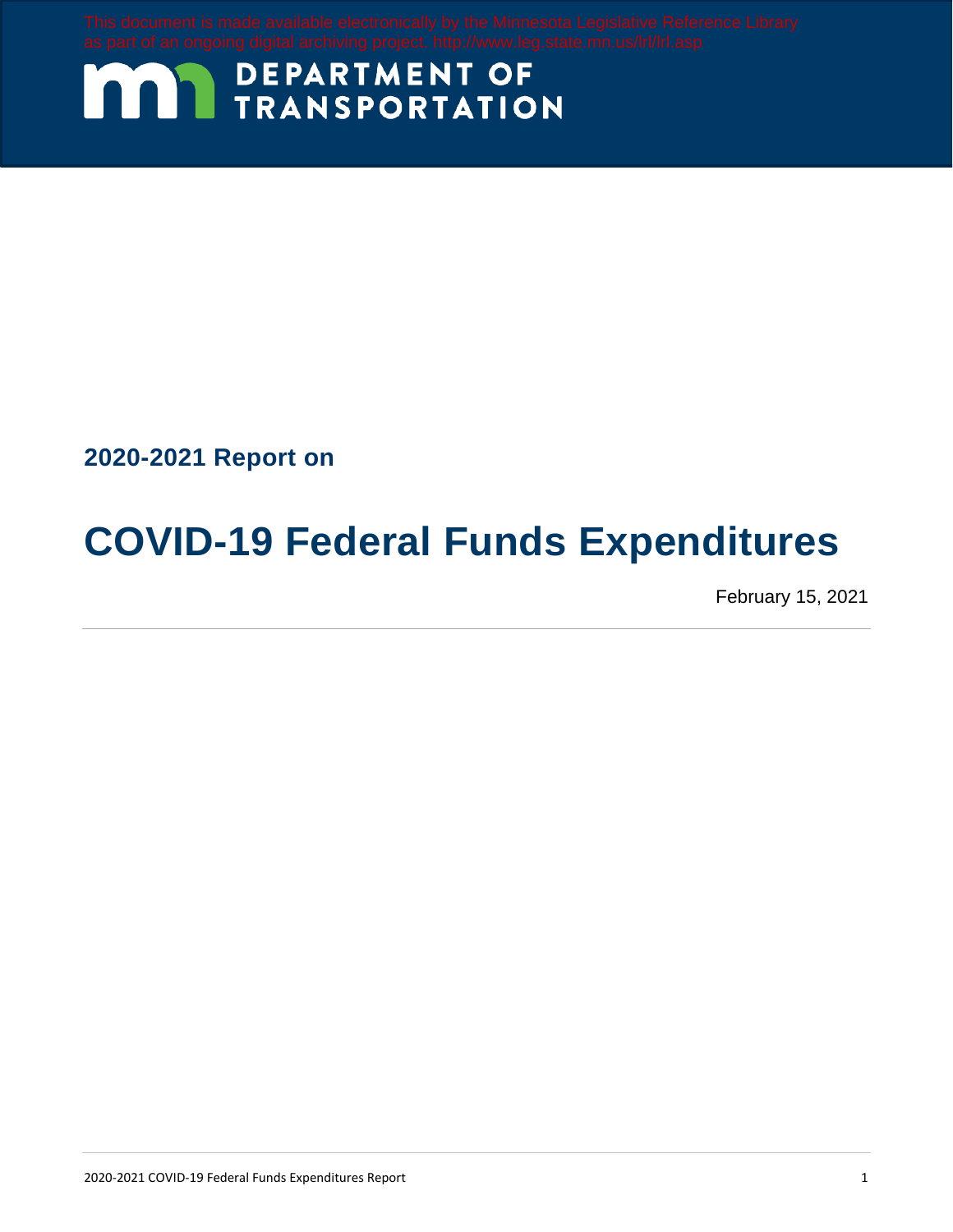Prepared by:

The Minnesota Department of Transportation 395 John Ireland Boulevard Saint Paul, Minnesota 55155-1899 Phone: 651-296-3000

Toll-Free: 1-800-657-3774 TTY, Voice or ASCII: 1-800-627-3529

To request this document in an alternative format, call 651-366-4718 or 1-800-657-3774 (Greater Minnesota). You may also send an email to **ADArequest.dot@state.mn.us**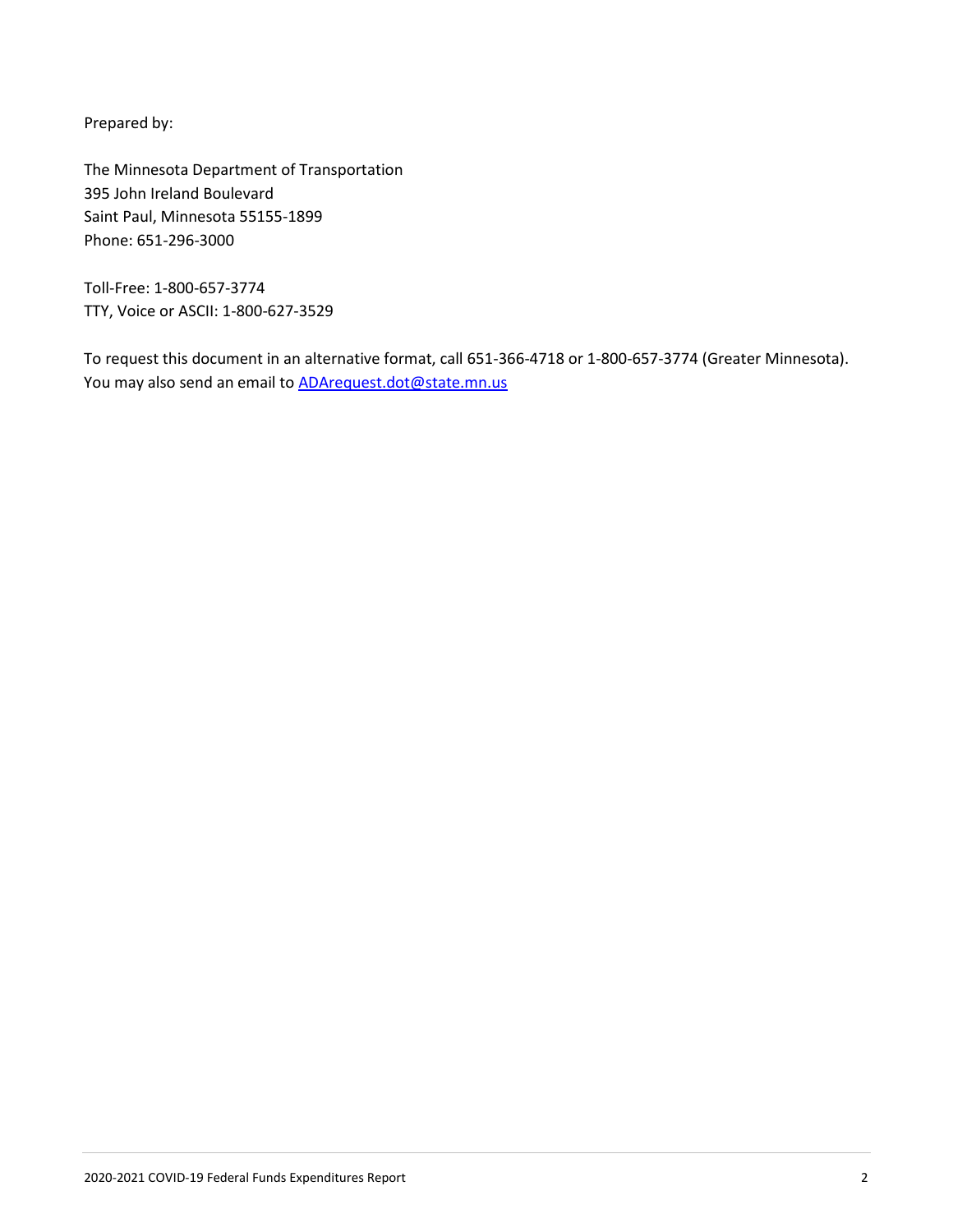### **Contents**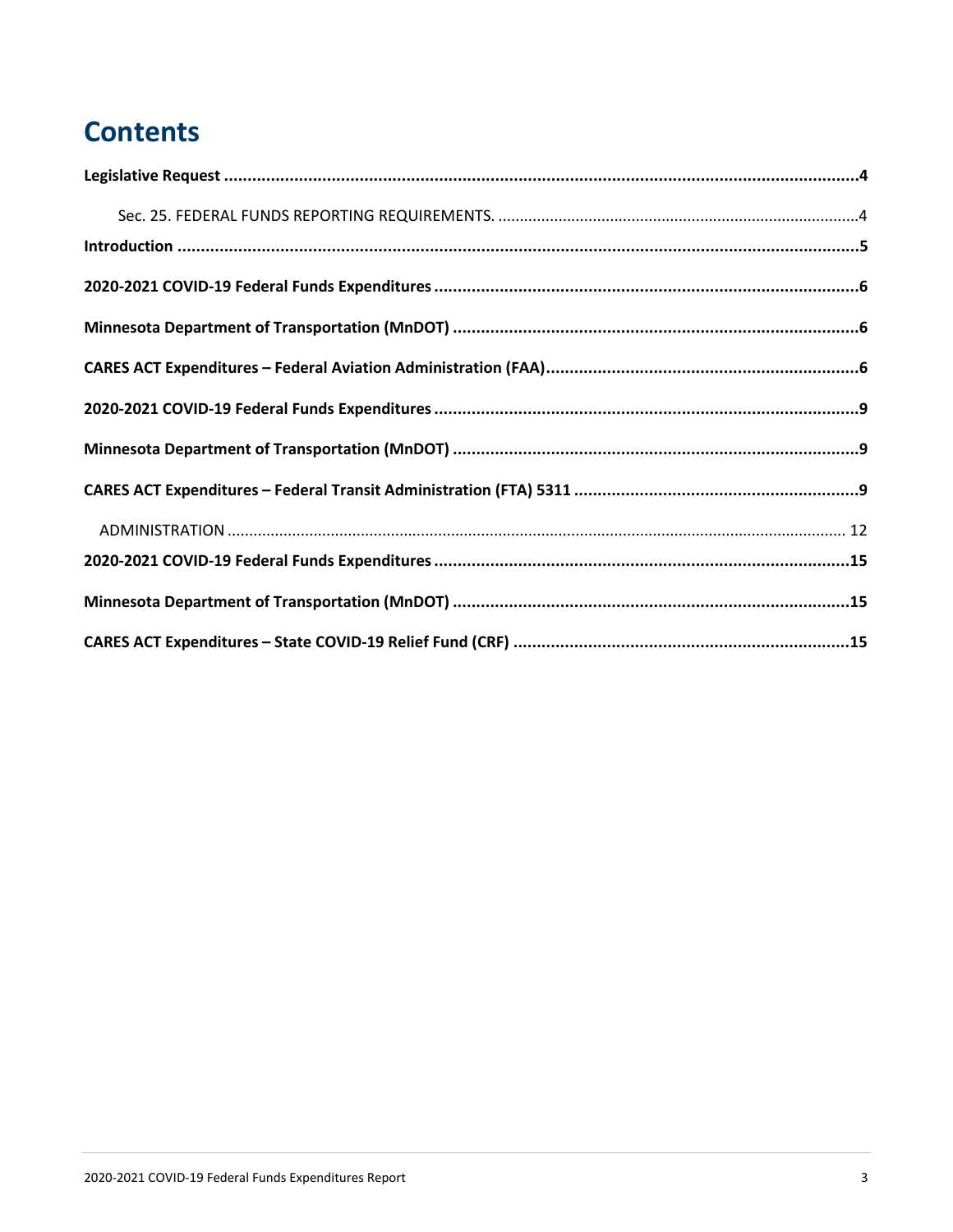#### <span id="page-3-0"></span>**Legislative Request**

<span id="page-3-1"></span>This report is issued to comply with [2020 Laws of Minnesota, Ch. 100, Sec. 25, \(a\)\(b\).](https://www.revisor.mn.gov/laws/2020/0/Session+Law/Chapter/100/)

#### **Sec. 25. FEDERAL FUNDS REPORTING REQUIREMENTS.**

(a) For purposes of this section, "federal funds" means any funding received by the state from the federal government pursuant to any federal law, rule, grant, or loan relating to the infectious disease known as COVID-19. This includes but is not limited to the Coronavirus Aid, Relief, and Economic Security (CARES) Act, Public Law 116-136.

(b) The commissioner of transportation must report all expenditures of federal funds to the chairs and ranking minority members of the legislative committees with jurisdiction over transportation finance and policy by February 15, 2021, and annually thereafter until all federal funds are expended. The report must include the total amount of each expenditure, the purpose of each expenditure, and any additional information the commissioner determines is necessary to properly document each expenditure.

*The cost of preparing this report is less than \$5,000.*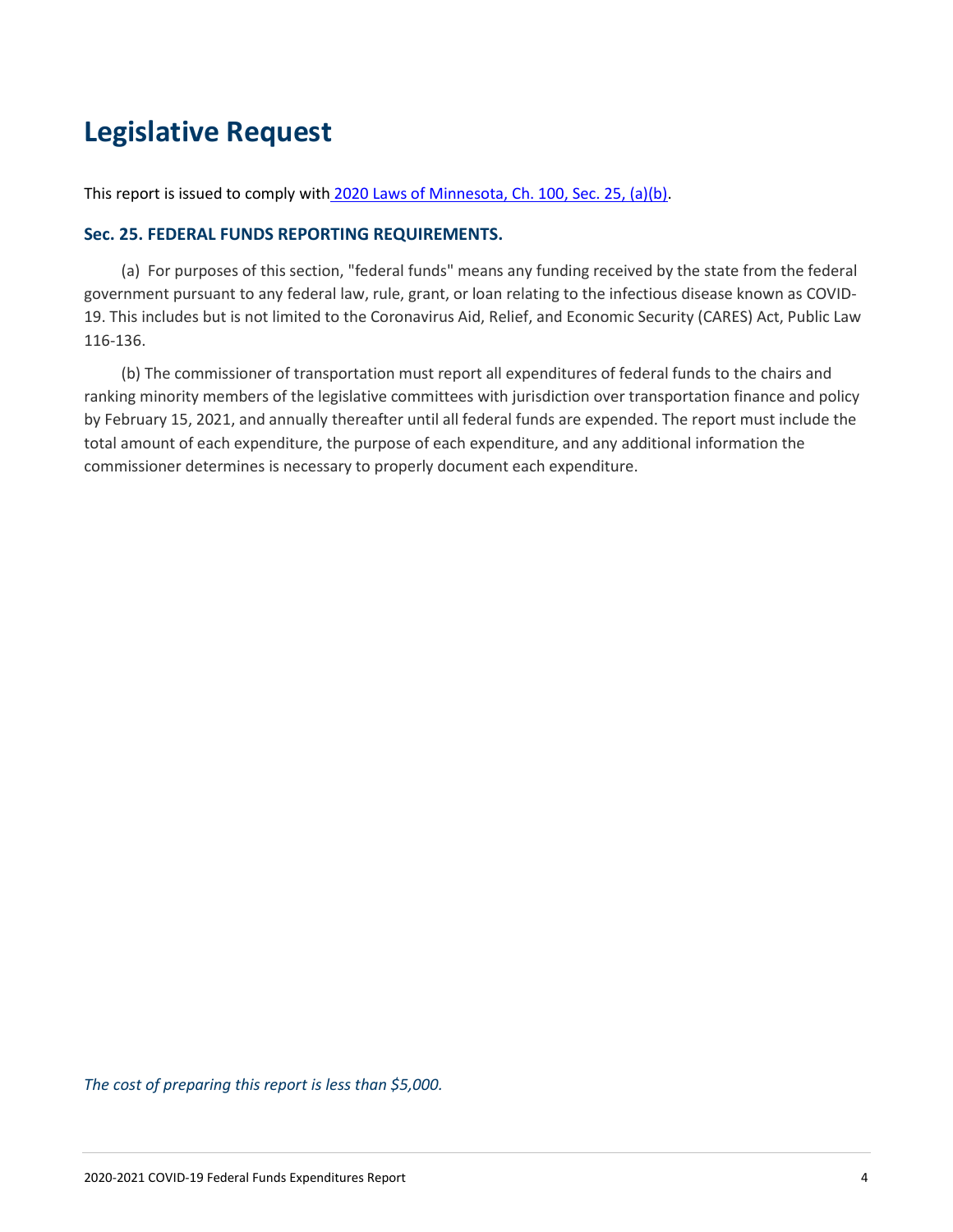#### <span id="page-4-0"></span>**Introduction**

This report includes a summary of federal stimulus funds received by the Minnesota Department of Transportation as part of the Coronavirus Aid, Relief, and Economic Security Act, otherwise known as the CARES Act and enacted on March 27, 2020 providing federal financial assistance to three significant elements related to transportation:

- 1. Established the \$150 billion Coronavirus Relief Fund with Minnesota receiving \$2.187 billion
	- Greater Minnesota Transit received \$750,000 for COVID-19-positive client transportation, subsequently reduced to \$600,000
- 2. Federal Transit Administration received \$25 billion. Below are the specific amounts for Minnesota:
	- \$54 million for greater Minnesota transit (administered by MnDOT)
	- \$27 million for transit systems in urban areas with populations of 50,000+ (administered directly by transit systems)
	- \$227 million for Twin Cities metro transit (administered by Met Council)
	- \$4.4 million to replace 47 buses for 20 transit agencies in rural areas across the state
- 3. Federal Aviation Administration received \$10 billion. Below are the specific amounts for Minnesota:
	- \$158 million for operations grants to 97 airports (flows through MnDOT, specific amounts by airport):
		- o \$125 million for Minneapolis-St. Paul (MSP)
		- o \$30 million for other eight commercial service airports
		- o \$3 million for 88 general aviation airports
		- o 36 airports receive nothing

Data includes expenditures from the enactment of the CARES Act (March 2020) through January 2021. Subsequent updates will include February through the following January.

This report does not include information for the estimated \$215 million in additional federal funds MnDOT received as part of the Coronavirus Response and Relief Act signed into law on December 27, 2020. Details related to the December 27, 2020 authorization will be included in future reports.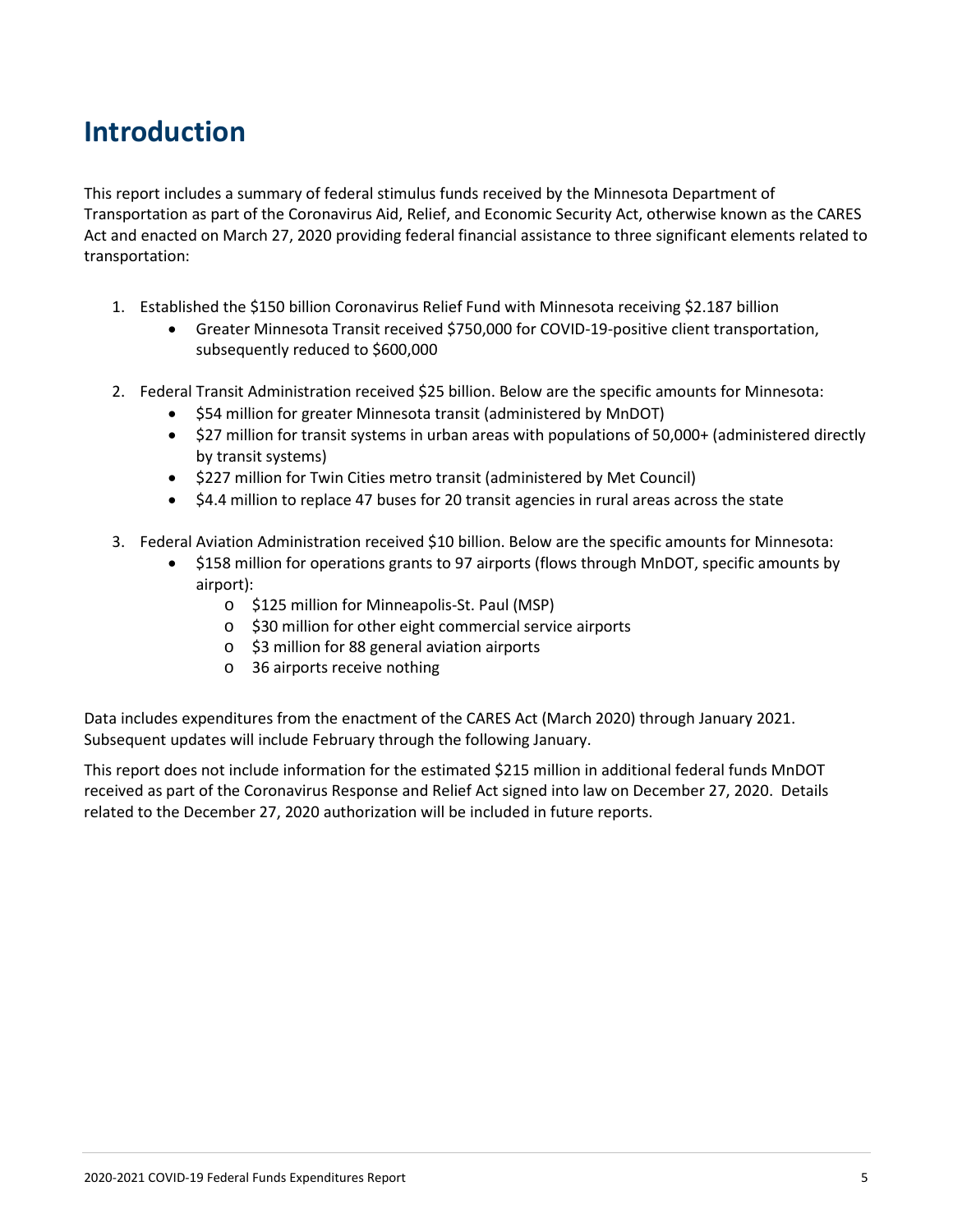# **2020-2021 COVID-19 Federal Funds Expenditures**

#### **Minnesota Department of Transportation (MnDOT)**

**CARES ACT Expenditures – Federal Aviation Administration (FAA)**

<span id="page-5-2"></span><span id="page-5-1"></span><span id="page-5-0"></span>

| Acceptance<br><b>Date</b> | <b>Fiscal</b><br>Year | <b>Project Name</b>                 | <b>Governmental Unit / Airport Name</b> | <b>Expenditures</b> | <b>Total / Airport</b> | Percentage<br>of Funds |
|---------------------------|-----------------------|-------------------------------------|-----------------------------------------|---------------------|------------------------|------------------------|
| 10/9/2020                 | 2021                  | <b>CARES ACT for Baudette</b>       | <b>Baudette Low Airport Commission</b>  | 17,238              | 17,238                 | 0.0%                   |
| 7/30/2020                 | 2021                  | <b>CARES ACT</b>                    | Bemidji Regional Airport                | 340,909             | 340,909                | 0.4%                   |
| 10/30/2020                | 2021                  | <b>CARES ACT - Benson BBB</b>       | Benson                                  | 6,153               | 6,153                  | 0.0%                   |
| 10/30/2020                | 2021                  | <b>CARES ACT</b>                    | <b>Brainerd</b>                         | 486,542             |                        |                        |
| 1/8/2021                  | 2021                  | <b>CARES ACT</b>                    | <b>Brainerd</b>                         | 260,287             | 746,829                | 0.8%                   |
| 11/24/2020                | 2021                  | CARES ACT - Buffalo - CFE           | <b>Buffalo</b>                          | 30,000              | 30,000                 | $0.0\%$                |
| 12/18/2020                | 2021                  | CARES ACT Canby                     | Canby                                   | 30,000              | 30,000                 | 0.0%                   |
| 9/10/2020                 | 2021                  | <b>CARES ACT for Carlton County</b> | Carlton County                          | 29,905              |                        |                        |
| 11/24/2020                | 2021                  | <b>CARES ACT for Carlton County</b> | Carlton County                          | 20,046              | 49,951                 | 0.1%                   |
| 7/30/2020                 | 2021                  | <b>CARES ACT</b>                    | Chisholm Hibbing Airport                | 350,851             |                        |                        |
| 10/30/2020                | 2021                  | <b>CARES ACT</b>                    | Chisholm Hibbing Airport                | 426,713             | 777,564                | 0.9%                   |
| 10/30/2020                | 2021                  | <b>CARES ACT for Cook</b>           | Cook (City of)                          | 21,356              | 21,356                 | $0.0\%$                |
| 1/8/2021                  | 2021                  | <b>CARES ACT for Grand Marais</b>   | Cook County                             | 30,000              | 30,000                 | 0.0%                   |
| 11/24/2020                | 2021                  | <b>CARES ACT Dodge Center</b>       | Dodge Center                            | 14,467              | 14,467                 | $0.0\%$                |
| 7/30/2020                 | 2021                  | <b>CARES ACT</b>                    | Duluth                                  | 444,252             |                        |                        |
| 9/10/2020                 | 2021                  | <b>CARES ACT</b>                    | Duluth                                  | 253,976             |                        |                        |
| 10/30/2020                | 2021                  | <b>CARES ACT</b>                    | Duluth                                  | 314,930             |                        |                        |
| 11/24/2020                | 2021                  | <b>CARES ACT</b>                    | Duluth                                  | 325,458             |                        |                        |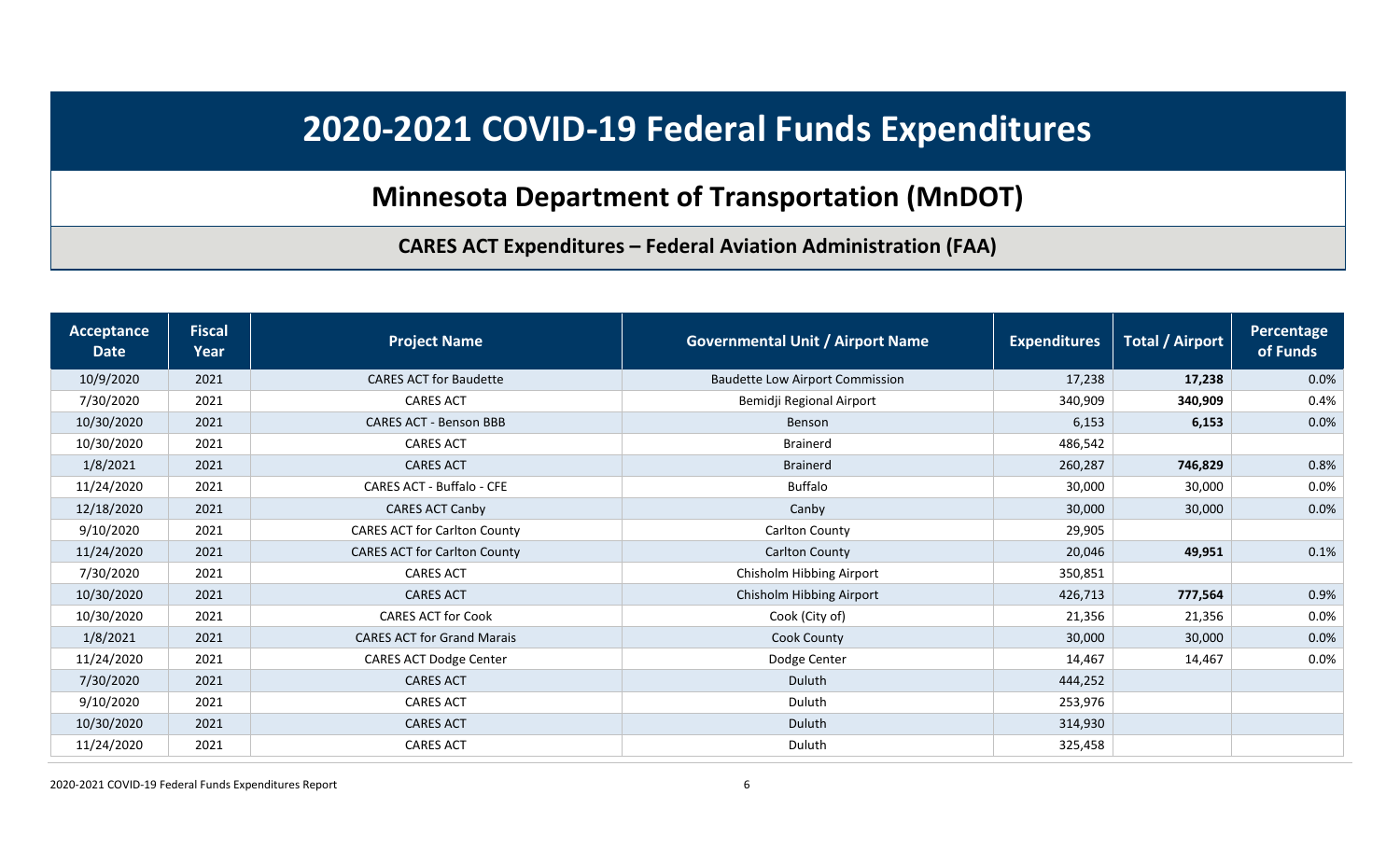| <b>Acceptance</b><br><b>Date</b> | <b>Fiscal</b><br>Year | <b>Project Name</b>               | <b>Governmental Unit / Airport Name</b> | <b>Expenditures</b> | <b>Total / Airport</b> | Percentage<br>of Funds |
|----------------------------------|-----------------------|-----------------------------------|-----------------------------------------|---------------------|------------------------|------------------------|
| 12/18/2020                       | 2021                  | <b>CARES ACT</b>                  | Duluth                                  | 339,419             |                        |                        |
| 1/8/2021                         | 2021                  | <b>CARES ACT</b>                  | Duluth                                  | 590,529             | 2,268,564              | 2.5%                   |
| 11/24/2020                       | 2021                  | CARES ACT for Eveleth/Virginia    | Eveleth Virginia Airport Authority      | 13,706              |                        |                        |
| 12/18/2020                       | 2021                  | CARES ACT for Eveleth/Virginia    | Eveleth Virginia Airport Authority      | 16,294              | 30,000                 | 0.0%                   |
| 12/18/2020                       | 2021                  | <b>CARES ACT Faribault</b>        | Faribault                               | 30,000              | 30,000                 | 0.0%                   |
| 12/21/2020                       | 2021                  | <b>CARES ACT for Fosston</b>      | Fosston                                 | 6,038               | 6,038                  | $0.0\%$                |
| 9/10/2020                        | 2021                  | <b>CARES ACT for Grand Rapids</b> | <b>Grand Rapids</b>                     | 16,880              |                        |                        |
| 12/21/2020                       | 2021                  | <b>CARES ACT for Grand Rapids</b> | <b>Grand Rapids</b>                     | 9,221               | 26,101                 | 0.0%                   |
| 1/8/2021                         | 2021                  | <b>CARES ACT for Hallock</b>      | Hallock                                 | 21,686              | 21,686                 |                        |
| 10/9/2020                        | 2021                  | <b>CARES ACT for Hawley</b>       | Hawley                                  | 28,886              |                        |                        |
| 1/8/2021                         | 2021                  | <b>CARES ACT for Hawley</b>       | Hawley                                  | 1,114               | 30,000                 | 0.0%                   |
| 12/18/2020                       | 2021                  | CARES ACT - Hector - 1D6          | Hector                                  | 20,278              | 20,278                 | 0.0%                   |
| 10/30/2020                       | 2021                  | CARES ACT - Caledonia/Houston     | <b>Houston County</b>                   | 8,912               | 8,912                  | 0.0%                   |
| 11/24/2020                       | 2021                  | CARES ACT - Hutchinson - HCD      | Hutchinson                              | 23,629              | 23,629                 | 0.0%                   |
| 10/30/2020                       | 2021                  | <b>CARES ACT</b>                  | <b>International Falls</b>              | 184,869             | 184,869                | 0.2%                   |
| 10/9/2020                        | 2021                  | CARES ACT - Jackson - MJQ         | Jackson                                 | 30,000              | 30,000                 | 0.0%                   |
| 10/30/2020                       | 2021                  | <b>CARES ACT - Madison - DXX</b>  | Lac Qui Parle County Airport            | 5,035               | 5,035                  | 0.0%                   |
| 10/30/2020                       | 2021                  | <b>CARES ACT Le Sueur</b>         | Le Sueur                                | 20,000              | 20,000                 | 0.0%                   |
| 10/9/2020                        | 2021                  | <b>CARES ACT for Longville</b>    | Longville                               | 12,875              |                        |                        |
| 11/24/2020                       | 2021                  | CARES ACT for Longville           | Longville                               | 17,125              | 30,000                 | 0.0%                   |
| 10/30/2020                       | 2021                  | CARES ACT - Luverne - LYV         | Luverne                                 | 30,000              | 30,000                 | 0.0%                   |
| 11/24/2020                       | 2021                  | <b>CARES ACT - Marshall - MML</b> | Marshall                                | 69,000              | 69,000                 | 0.1%                   |
| 10/29/2020                       | 2021                  | <b>CARES ACT</b>                  | <b>Metropolitan Airports Commission</b> | 16,485,581          |                        |                        |
| 1/8/2021                         | 2021                  | <b>CARES ACT</b>                  | <b>Metropolitan Airports Commission</b> | 62,072,790          |                        |                        |
| 12/18/2020                       | 2021                  | <b>CARES ACT</b>                  | Metropolitan Airports Commission        | 4,128,395           | 82,686,766             | 92.1%                  |
| 9/10/2020                        | 2021                  | <b>CARES ACT for Moorhead</b>     | Moorhead                                | 22,192              |                        |                        |
| 12/18/2020                       | 2021                  | <b>CARES ACT for Moorhead</b>     | Moorhead                                | 7,808               | 30,000                 | 0.0%                   |
| 11/24/2020                       | 2021                  | CARES ACT - New Ulm - ULM         | New Ulm                                 | 24,899              | 24,899                 | 0.0%                   |
| 11/24/2020                       | 2021                  | CARES ACT for Orr                 | Orr                                     | 12,389              |                        |                        |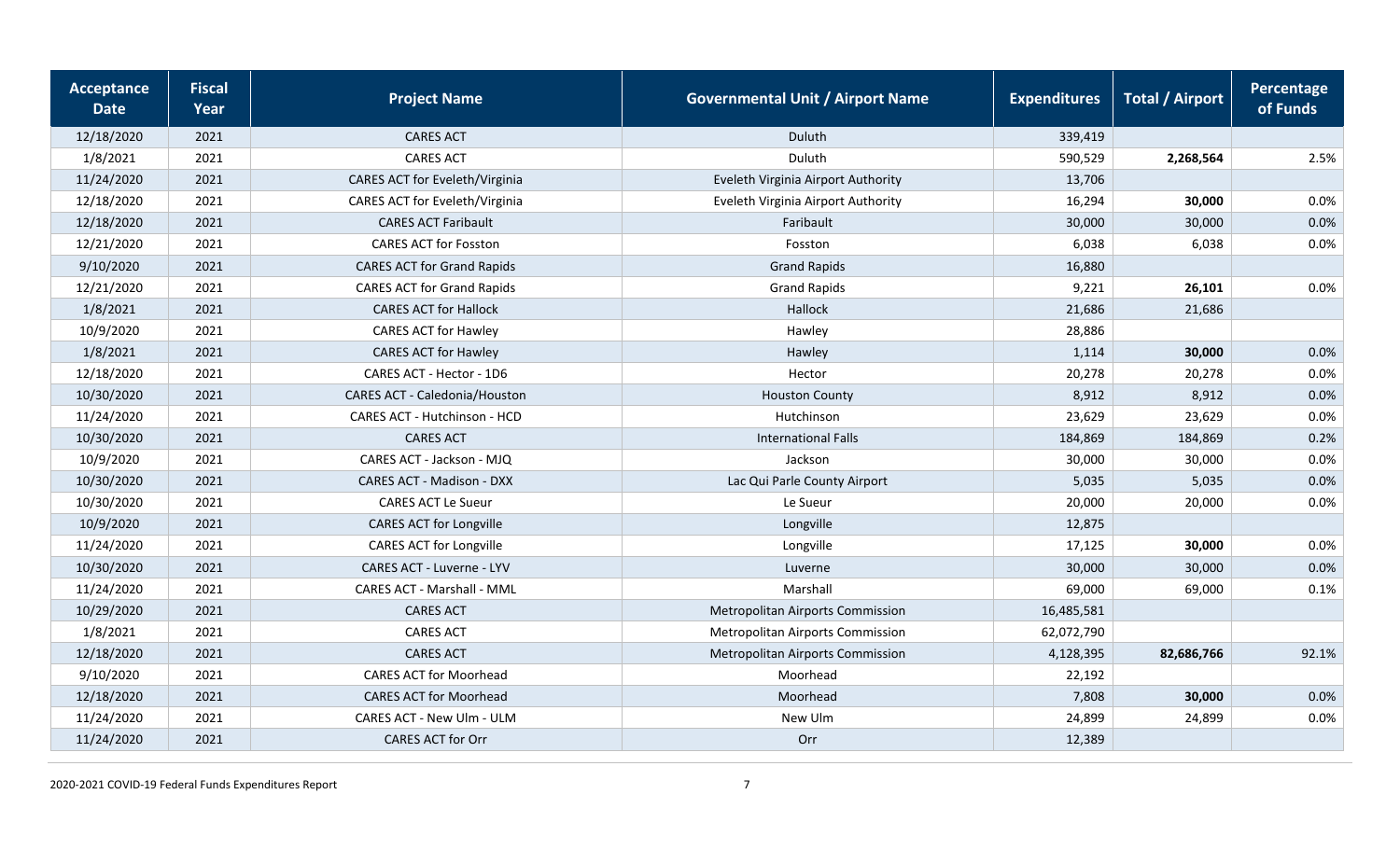| Acceptance<br><b>Date</b> | <b>Fiscal</b><br>Year | <b>Project Name</b>                  | <b>Governmental Unit / Airport Name</b> | <b>Expenditures</b> | <b>Total / Airport</b> | Percentage<br>of Funds |
|---------------------------|-----------------------|--------------------------------------|-----------------------------------------|---------------------|------------------------|------------------------|
| 12/18/2020                | 2021                  | <b>CARES ACT for Orr</b>             | Orr                                     | 7,611               | 20,000                 | $0.0\%$                |
| 12/18/2020                | 2021                  | <b>CARES ACT - Ortonville - VVV</b>  | Ortonville                              | 1,000               | 1,000                  | 0.0%                   |
| 10/9/2020                 | 2021                  | <b>CARES ACT for Pine River</b>      | Pine River                              | 1,007               |                        |                        |
| 10/30/2020                | 2021                  | <b>CARES ACT for Pine River</b>      | Pine River                              | 4,046               |                        |                        |
| 12/18/2020                | 2021                  | <b>CARES ACT for Pine River</b>      | Pine River                              | 3,878               | 8,931                  | $0.0\%$                |
| 12/18/2020                | 2021                  | <b>CARES ACT - Redwood Falls - R</b> | Redwood Falls                           | 30,000              | 30,000                 | 0.0%                   |
| 10/30/2020                | 2021                  | <b>CARES ACT</b>                     | Rochester                               | 1,294,456           | 1,294,456              | 1.4%                   |
| 10/9/2020                 | 2021                  | <b>CARES ACT for Roseau</b>          | Roseau                                  | 17,901              |                        |                        |
| 12/18/2020                | 2021                  | <b>CARES ACT for Roseau</b>          | Roseau                                  | 12,099              | 30,000                 | 0.0%                   |
| 11/24/2020                | 2021                  | <b>CARES ACT</b>                     | Rush City                               | 26,136              | 26,136                 | 0.0%                   |
| 1/8/2021                  | 2021                  | CARES ACT - St. Cloud - STC          | St. Cloud                               | 670,796             | 670,796                | 0.7%                   |
| 12/18/2020                | 2021                  | CARES ACT - St. James - JYG          | St. James                               | 20,000              | 20,000                 | 0.0%                   |
| 11/24/2020                | 2021                  | <b>CARES ACT for Staples</b>         | <b>Staples</b>                          | 7,253               | 7,253                  | 0.0%                   |
| 10/9/2020                 | 2021                  | <b>CARES ACT for Two Harbors</b>     | Two Harbors                             | 30,000              | 30,000                 | 0.0%                   |
| 12/18/2020                | 2021                  | CARES ACT - Winona - ONA             | Winona                                  | 20,541              | 20,541                 | 0.0%                   |
|                           |                       |                                      | <b>TOTAL EXPENDITURES</b>               | 89,799,357          | 89,799,357             | 100%                   |

**TOTAL AVAILABLE FAA CARES ACT FUNDS 144,262,254 TOTAL REMAINING FAA FUNDS MINUS TOTAL EXPENDITURES 54,462,897 PERCENT REMAINING 38%**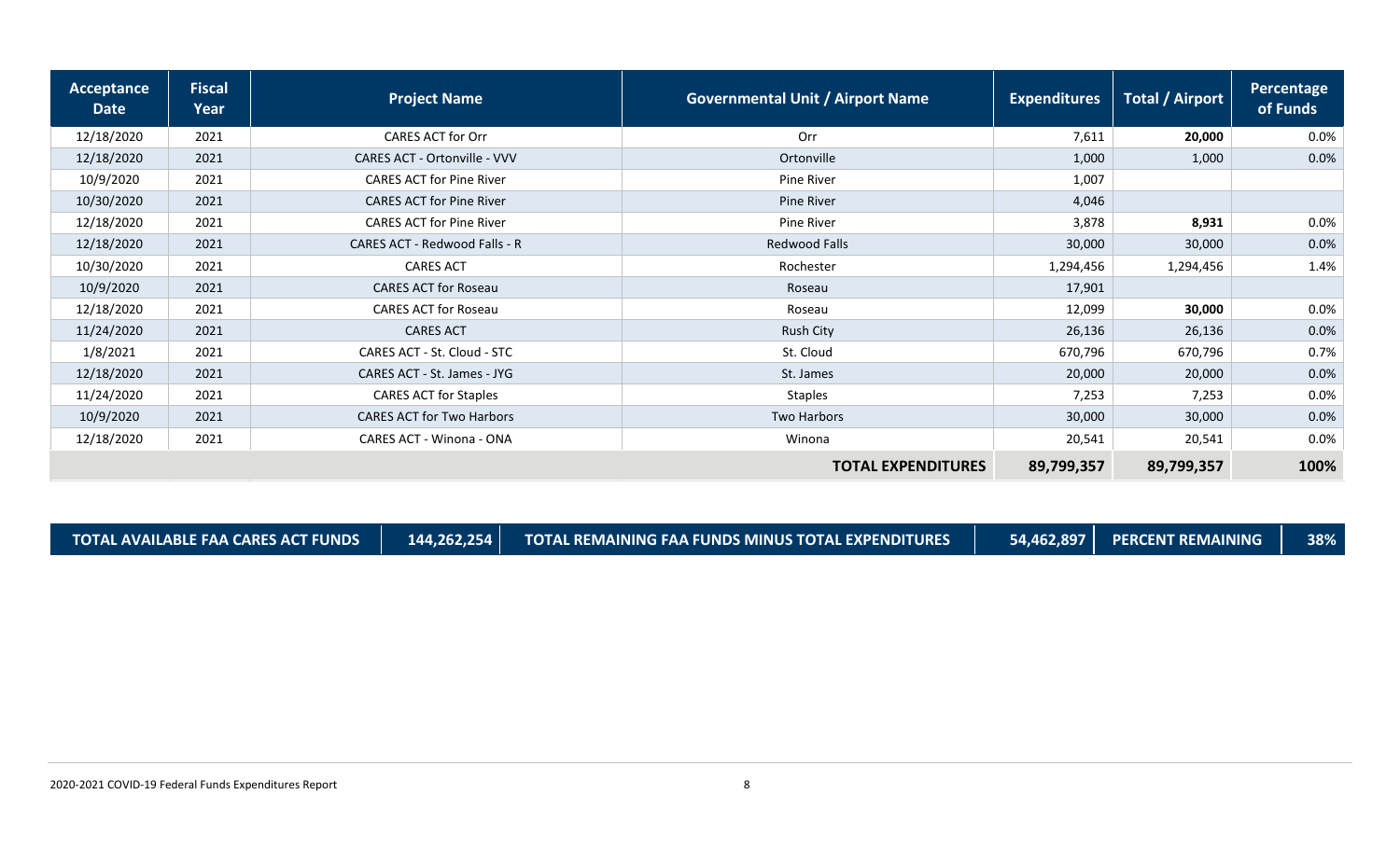## **2020-2021 COVID-19 Federal Funds Expenditures**

## **Minnesota Department of Transportation (MnDOT)**

#### **CARES ACT Expenditures – Federal Transit Administration (FTA) 5311**

<span id="page-8-2"></span><span id="page-8-1"></span><span id="page-8-0"></span>

| Acceptance<br><b>Date</b> | <b>Fiscal</b><br>Year | <b>Project Name</b> | <b>Governmental Unit / Transit Provider</b>   | <b>Expenditures</b> | <b>Total / Transit</b> | Percentage of<br><b>Funds</b> |
|---------------------------|-----------------------|---------------------|-----------------------------------------------|---------------------|------------------------|-------------------------------|
| 10/5/2020                 | 2020                  | <b>CARES ACT</b>    | Arrowhead Econ Opportunity                    | 2,623,251           |                        |                               |
| 12/8/2020                 | 2021                  | <b>CARES ACT</b>    | Arrowhead Econ Opportunity                    | 2,017,168           | 4,640,419              | 14.7                          |
| 8/20/2020                 | 2020                  | <b>CARES ACT</b>    | <b>Becker County</b>                          | 26,300              |                        |                               |
| 9/24/2020                 | 2020                  | <b>CARES ACT</b>    | <b>Becker County</b>                          | 106,424             |                        |                               |
| 11/10/2020                | 2021                  | <b>CARES ACT</b>    | <b>Becker County</b>                          | 110,786             | 243,509                | 0.8                           |
| 8/20/2020                 | 2020                  | <b>CARES ACT</b>    | Blue Earth Blue Sky LLC                       | 76,286              |                        |                               |
| 9/2/2020                  | 2020                  | <b>CARES ACT</b>    | <b>Blue Earth Blue Sky LLC</b>                | 233,423             |                        |                               |
| 11/13/2020                | 2021                  | <b>CARES ACT</b>    | Blue Earth Blue Sky LLC                       | 251,361             | 561,071                | 1.8                           |
| 8/11/2020                 | 2020                  | <b>CARES ACT</b>    | <b>Brown County</b>                           | 177,324             |                        |                               |
| 11/20/2020                | 2021                  | <b>CARES ACT</b>    | <b>Brown County</b>                           | 158,407             | 335,731                | 1.1                           |
| 9/24/2020                 | 2020                  | <b>CARES ACT</b>    | <b>Cedar Valley Services Inc</b>              | 866,632             |                        |                               |
| 11/3/2020                 | 2021                  | <b>CARES ACT</b>    | <b>Cedar Valley Services Inc</b>              | 620,401             | 1,487,033              | 4.7                           |
| 9/24/2020                 | 2020                  | <b>CARES ACT</b>    | <b>Central Community Transit Joint Powers</b> | 533,047             |                        |                               |
| 8/20/2020                 | 2020                  | <b>CARES ACT</b>    | <b>Central Community Transit Joint Powers</b> | 193,893             | 726,940                | 2.3                           |
| 9/4/2020                  | 2020                  | <b>CARES ACT</b>    | City of Brainerd                              | 193,990             |                        |                               |
| 11/13/2020                | 2021                  | <b>CARES ACT</b>    | City of Brainerd                              | 227,362             |                        |                               |
| 8/14/2020                 | 2020                  | <b>CARES ACT</b>    | City of Brainerd                              | 75,873              | 497,225                | 1.6                           |
| 8/7/2020                  | 2020                  | <b>CARES ACT</b>    | City of Fosston                               | 33,779              |                        |                               |
| 11/3/2020                 | 2021                  | <b>CARES ACT</b>    | City of Fosston                               | 34,730              | 68,509                 | 0.2                           |
| 8/14/2020                 | 2020                  | <b>CARES ACT</b>    | City of Hibbing                               | 108,357             |                        |                               |
| 11/10/2020                | 2021                  | <b>CARES ACT</b>    | City of Hibbing                               | 81,216              | 189,574                | 0.6                           |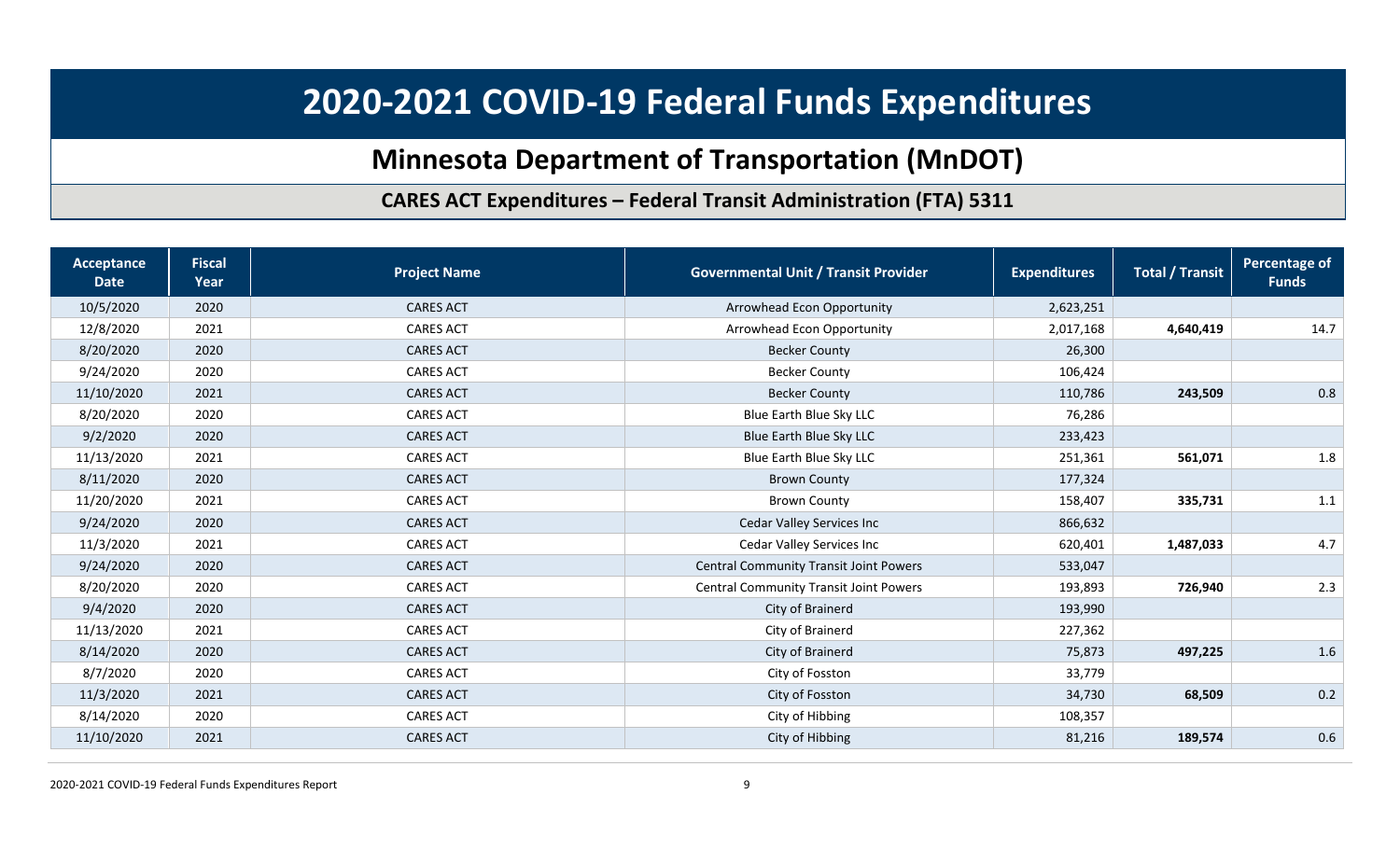| Acceptance<br><b>Date</b> | <b>Fiscal</b><br>Year | <b>Project Name</b> | <b>Governmental Unit / Transit Provider</b> | <b>Expenditures</b> | <b>Total / Transit</b> | <b>Percentage of</b><br><b>Funds</b> |
|---------------------------|-----------------------|---------------------|---------------------------------------------|---------------------|------------------------|--------------------------------------|
| 8/20/2020                 | 2020                  | <b>CARES ACT</b>    | City of Morris                              | 50,663              |                        |                                      |
| 9/24/2020                 | 2020                  | <b>CARES ACT</b>    | City of Morris                              | 98,557              |                        |                                      |
| 11/10/2020                | 2021                  | <b>CARES ACT</b>    | City of Morris                              | 90,941              | 240,161                | 0.8                                  |
| 10/5/2020                 | 2020                  | <b>CARES ACT</b>    | City of Winona                              | 230,228             |                        |                                      |
| 11/24/2020                | 2021                  | <b>CARES ACT</b>    | City of Winona                              | 225,320             | 455,548                | 1.4                                  |
| 8/7/2020                  | 2020                  | <b>CARES ACT</b>    | <b>Hubbard County</b>                       | 30,898              |                        |                                      |
| 8/31/2020                 | 2020                  | <b>CARES ACT</b>    | <b>Hubbard County</b>                       | 110,765             |                        |                                      |
| 11/13/2020                | 2021                  | <b>CARES ACT</b>    | <b>Hubbard County</b>                       | 92,390              | 234,053                | 0.7                                  |
| 9/4/2020                  | 2020                  | <b>CARES ACT</b>    | Isanti County                               | 648,149             |                        |                                      |
| 11/6/2020                 | 2021                  | <b>CARES ACT</b>    | Isanti County                               | 536,162             | 1,184,312              | 3.7                                  |
| 8/20/2020                 | 2020                  | <b>CARES ACT</b>    | Jefferson Partners LP                       | 301,675             |                        |                                      |
| 9/2/2020                  | 2020                  | <b>CARES ACT</b>    | Jefferson Partners LP                       | 857,511             |                        |                                      |
| 12/18/2020                | 2021                  | <b>CARES ACT</b>    | Jefferson Partners LP                       | 854,716             | 2,013,903              | 6.4                                  |
| 8/31/2020                 | 2020                  | <b>CARES ACT</b>    | Kanabec County                              | 80,233              |                        |                                      |
| 9/1/2020                  | 2020                  | <b>CARES ACT</b>    | Kanabec County                              | 103,939             |                        |                                      |
| 1/8/2021                  | 2021                  | <b>CARES ACT</b>    | Kanabec County                              | 139,113             | 323,285                | $\mathbf{1}$                         |
| 12/21/2020                | 2020                  | <b>CARES ACT</b>    | Metropolitan Council                        | 128,369             |                        |                                      |
| 12/31/2020                | 2020                  | <b>CARES ACT</b>    | Metropolitan Council                        | 397,028             |                        |                                      |
| 1/20/2021                 | 2021                  | <b>CARES ACT</b>    | Metropolitan Council                        | 563,569             | 1,088,966              | 3.4                                  |
| 8/11/2020                 | 2020                  | <b>CARES ACT</b>    | Minnesota River Valley Transit              | 200,626             |                        |                                      |
| 11/20/2020                | 2021                  | <b>CARES ACT</b>    | Minnesota River Valley Transit              | 174,481             | 375,107                | $1.2\,$                              |
| 8/21/2020                 | 2020                  | <b>CARES ACT</b>    | Paul Bunyan Transit                         | 383,979             |                        |                                      |
| 12/18/2020                | 2021                  | <b>CARES ACT</b>    | Paul Bunyan Transit                         | 364,150             | 748,129                | 2.4                                  |
| 9/24/2020                 | 2020                  | <b>CARES ACT</b>    | Prairie Five Comm Action Council Inc        | 697,264             |                        |                                      |
| 11/24/2020                | 2021                  | <b>CARES ACT</b>    | Prairie Five Comm Action Council Inc        | 596,634             | 1,293,898              | 4.1                                  |
| 8/7/2020                  | 2020                  | <b>CARES ACT</b>    | Prairie Lakes Transit                       | 76,789              |                        |                                      |
| 8/11/2020                 | 2020                  | <b>CARES ACT</b>    | Prairie Lakes Transit                       | 260,554             |                        |                                      |
| 11/20/2020                | 2021                  | <b>CARES ACT</b>    | Prairie Lakes Transit                       | 255,094             | 592,437                | 1.9                                  |
| 8/21/2020                 | 2020                  | <b>CARES ACT</b>    | <b>Productive Alternatives Inc</b>          | 167,222             |                        |                                      |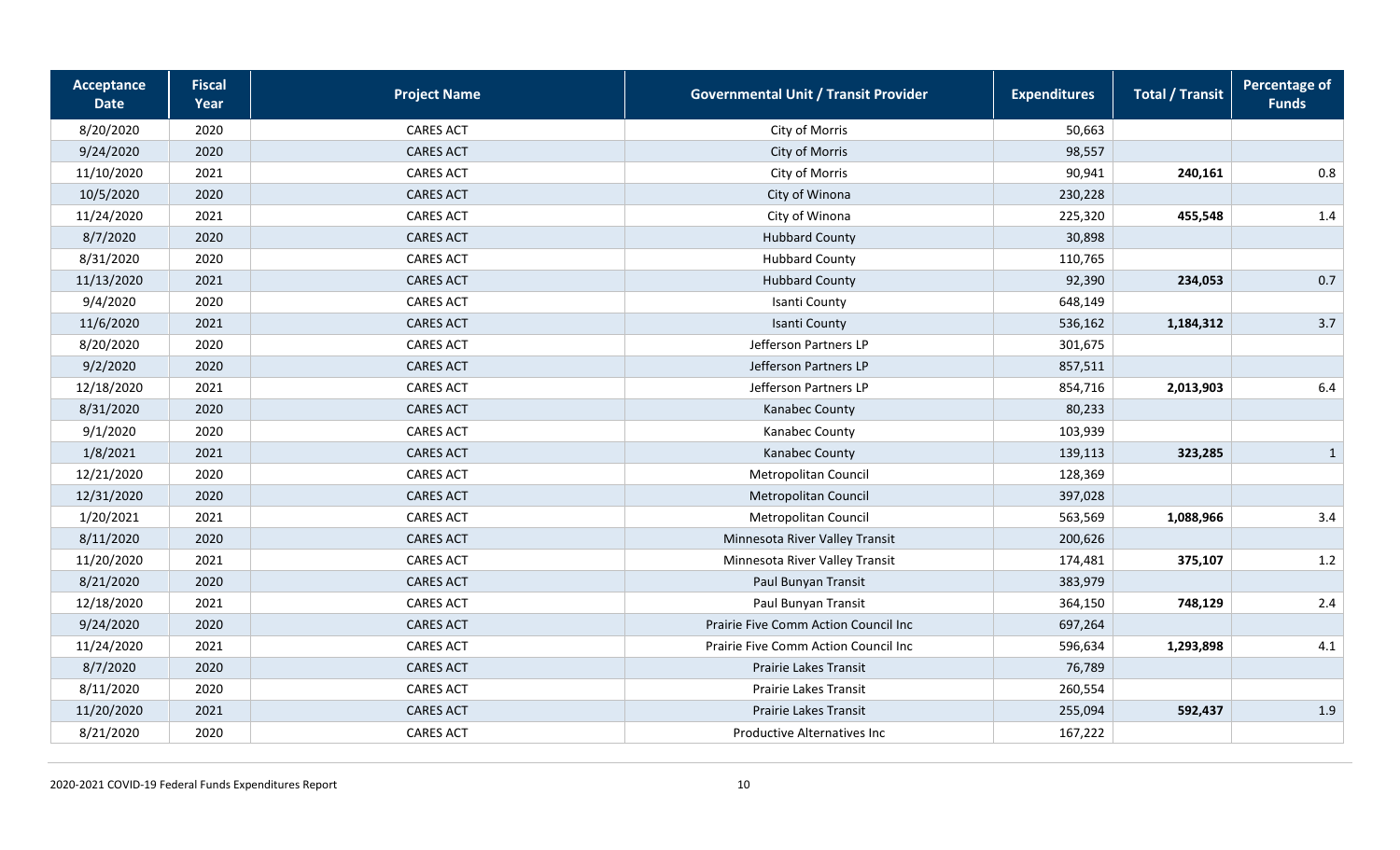| Acceptance<br><b>Date</b> | <b>Fiscal</b><br>Year | <b>Project Name</b> | <b>Governmental Unit / Transit Provider</b> | <b>Expenditures</b> | <b>Total / Transit</b> | <b>Percentage of</b><br><b>Funds</b> |
|---------------------------|-----------------------|---------------------|---------------------------------------------|---------------------|------------------------|--------------------------------------|
| 10/5/2020                 | 2020                  | <b>CARES ACT</b>    | <b>Productive Alternatives Inc</b>          | 424,626             |                        |                                      |
| 11/24/2020                | 2021                  | <b>CARES ACT</b>    | <b>Productive Alternatives Inc</b>          | 441,606             | 1,033,453              | 3.3                                  |
| 9/1/2020                  | 2020                  | <b>CARES ACT</b>    | Rainbow Rider Transit Board                 | 745,648             |                        |                                      |
| 11/13/2020                | 2021                  | <b>CARES ACT</b>    | Rainbow Rider Transit Board                 | 633,050             | 1,378,698              | 4.4                                  |
| 10/5/2020                 | 2020                  | <b>CARES ACT</b>    | Semcac Inc                                  | 356,499             |                        |                                      |
| 11/24/2020                | 2021                  | <b>CARES ACT</b>    | Semcac Inc                                  | 297,937             | 654,436                | 2.1                                  |
| 8/14/2020                 | 2020                  | <b>CARES ACT</b>    | Southwestern Minn Opportunity               | 111,316             |                        |                                      |
| 12/8/2020                 | 2021                  | <b>CARES ACT</b>    | Southwestern Minn Opportunity               | 77,256              | 188,573                | $0.6\,$                              |
| 10/5/2020                 | 2020                  | <b>CARES ACT</b>    | Three Rivers Comm Action Inc                | 993,103             |                        |                                      |
| 11/10/2020                | 2021                  | <b>CARES ACT</b>    | Three Rivers Comm Action Inc                | 855,690             | 1,848,793              | 5.8                                  |
| 9/24/2020                 | 2020                  | <b>CARES ACT</b>    | Trailblazer Joint Powers Board              | 425,223             |                        |                                      |
| 10/5/2020                 | 2020                  | <b>CARES ACT</b>    | Trailblazer Joint Powers Board              | 1,197,532           | 1,622,754              | 5.1                                  |
| 8/20/2020                 | 2020                  | <b>CARES ACT</b>    | Tri County Action Programs Inc              | 187,433             |                        |                                      |
| 10/5/2020                 | 2020                  | <b>CARES ACT</b>    | Tri County Action Programs Inc              | 700,664             |                        |                                      |
| 11/10/2020                | 2021                  | <b>CARES ACT</b>    | Tri County Action Programs Inc              | 591,522             | 1,479,618              | 4.7                                  |
| 8/11/2020                 | 2020                  | <b>CARES ACT</b>    | Tri Valley Opportunity Council              | 224,912             |                        |                                      |
| 10/6/2020                 | 2020                  | <b>CARES ACT</b>    | Tri Valley Opportunity Council              | 678,852             |                        |                                      |
| 12/8/2020                 | 2021                  | <b>CARES ACT</b>    | Tri Valley Opportunity Council              | 519,940             | 1,423,704              | 4.5                                  |
| 8/11/2020                 | 2020                  | <b>CARES ACT</b>    | United Community Action Partnership Inc     | 1,148,074           |                        |                                      |
| 11/20/2020                | 2021                  | <b>CARES ACT</b>    | United Community Action Partnership Inc     | 824,784             | 1,972,859              | $6.2\,$                              |
| 8/7/2020                  | 2020                  | <b>CARES ACT</b>    | Volunteer Interfaith Network                | 51,984              |                        |                                      |
| 8/11/2020                 | 2020                  | <b>CARES ACT</b>    | Volunteer Interfaith Network                | 167,329             |                        |                                      |
| 11/20/2020                | 2021                  | <b>CARES ACT</b>    | Volunteer Interfaith Network                | 151,835             | 371,148                | 1.2                                  |
| 9/4/2020                  | 2020                  | <b>CARES ACT</b>    | Wadena County                               | 238,725             |                        |                                      |
| 11/6/2020                 | 2021                  | <b>CARES ACT</b>    | Wadena County                               | 151,695             | 390,421                | 1.2                                  |
| 8/17/2020                 | 2020                  | <b>CARES ACT</b>    | Watonwan County                             | 103,769             |                        |                                      |
| 12/8/2020                 | 2021                  | <b>CARES ACT</b>    | <b>Watonwan County</b>                      | 71,913              | 175,682                | 0.6                                  |
|                           |                       |                     | <b>TOTAL</b>                                | 29,839,949          | 29,839,949             | 95%                                  |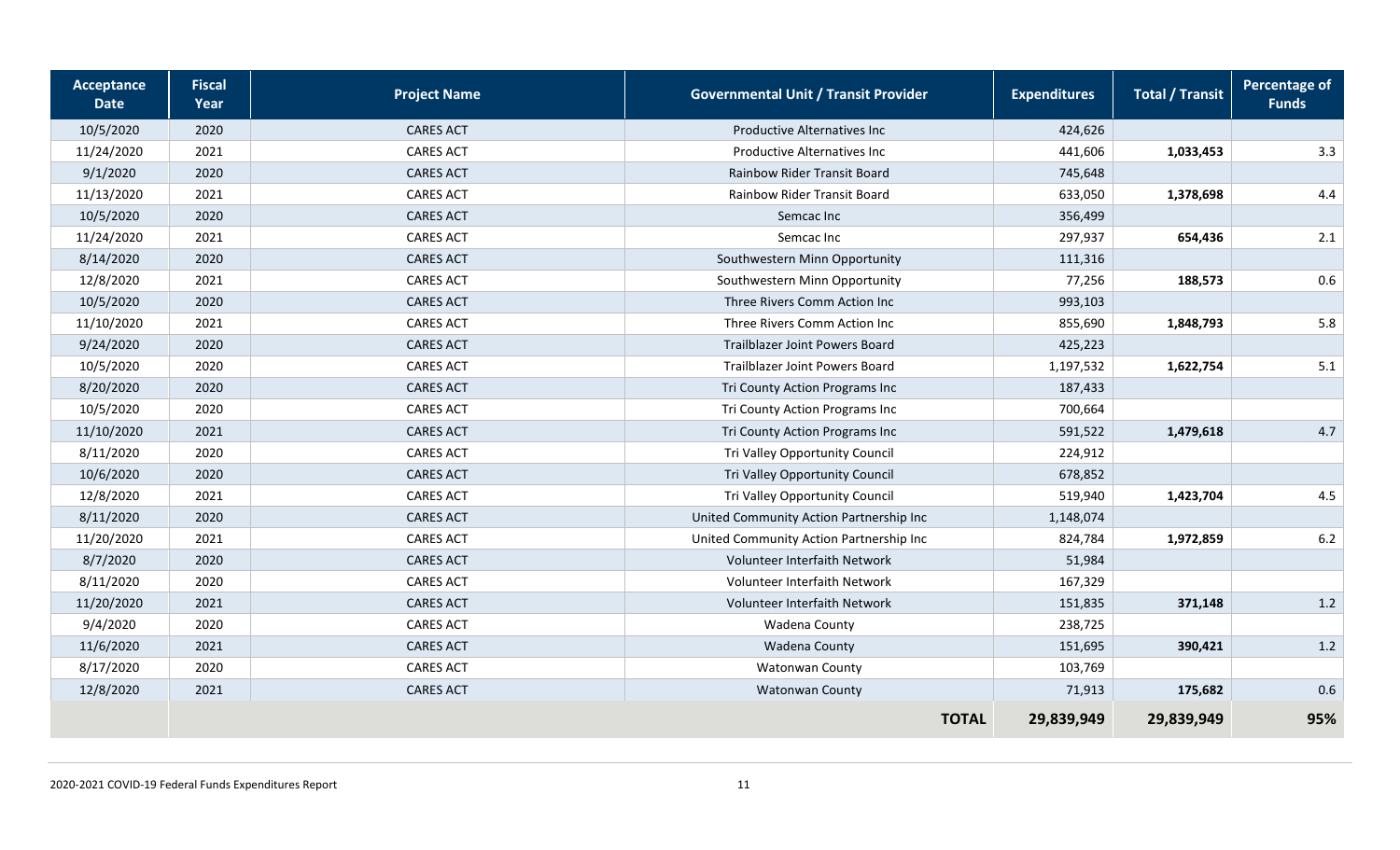<span id="page-11-0"></span>

| <b>Acceptance</b><br><b>Date</b> | <b>Fiscal</b><br>Year | <b>Project Name</b> | <b>Activity Description</b> | <b>Expenditures</b> |
|----------------------------------|-----------------------|---------------------|-----------------------------|---------------------|
| 5/22/2020                        | 2020                  | Transit             | Full Time - Salary          |                     |
| 8/28/2020                        | 2021                  | Transit             | Full Time - Salary          | 605                 |
| 10/9/2020                        | 2021                  | Transit             | Full Time - Salary          |                     |
| 5/22/2020                        | 2020                  | Transit             | Full Time - Salary          | 48,891              |
| 6/5/2020                         | 2020                  | Transit             | Full Time - Salary          | 44,344              |
| 6/19/2020                        | 2020                  | Transit             | Full Time - Salary          | 52,608              |
| 7/2/2020                         | 2020                  | Transit             | Full Time - Salary          | 54,124              |
| 7/17/2020                        | 2020                  | Transit             | Full Time - Salary          | 26,940              |
| 7/17/2020                        | 2021                  | Transit             | Full Time - Salary          | 20,560              |
| 7/31/2020                        | 2021                  | Transit             | Full Time - Salary          | 62,652              |
| 8/14/2020                        | 2021                  | Transit             | Full Time - Salary          | 61,154              |
| 8/28/2020                        | 2021                  | Transit             | Full Time - Salary          | 65,994              |
| 9/11/2020                        | 2021                  | Transit             | Full Time - Salary          | 66,594              |
| 9/25/2020                        | 2021                  | Transit             | Full Time - Salary          | 54,943              |
| 10/9/2020                        | 2021                  | Transit             | Full Time - Salary          | 65,201              |
| 10/23/2020                       | 2021                  | Transit             | Full Time - Salary          | 63,871              |
| 11/6/2020                        | 2021                  | Transit             | Full Time - Salary          | 64,887              |
| 11/20/2020                       | 2021                  | Transit             | Full Time - Salary          | 68,058              |
| 12/4/2020                        | 2021                  | Transit             | Full Time - Salary          | 62,900              |
| 12/18/2020                       | 2021                  | Transit             | Full Time - Salary          | 54,578              |
| 12/31/2020                       | 2021                  | Transit             | Full Time - Salary          | 68,028              |
| 1/15/2021                        | 2021                  | Transit             | Full Time - Salary          | 42,620              |

| <b>Acceptance</b><br><b>Date</b> | <b>Fiscal</b><br>Year | <b>Project Name</b> | <b>Activity Description</b> | <b>Expenditures</b> |
|----------------------------------|-----------------------|---------------------|-----------------------------|---------------------|
| 1/29/2021                        | 2021                  | Transit             | Full Time - Salary          | 56,853              |
| 5/22/2020                        | 2020                  | Transit             | Full Time - Salary          | 4,861               |
| 6/5/2020                         | 2020                  | Transit             | Full Time - Salary          | 12,101              |
| 6/19/2020                        | 2020                  | Transit             | Full Time - Salary          | 12,825              |
| 7/2/2020                         | 2020                  | Transit             | Full Time - Salary          | 9,078               |
| 7/17/2020                        | 2020                  | Transit             | Full Time - Salary          | 4,740               |
| 7/17/2020                        | 2021                  | Transit             | Full Time - Salary          | 12,052              |
| 7/31/2020                        | 2021                  | Transit             | Full Time - Salary          | 6,156               |
| 8/14/2020                        | 2021                  | Transit             | Full Time - Salary          | 11,214              |
| 8/28/2020                        | 2021                  | Transit             | Full Time - Salary          | 7,725               |
| 9/11/2020                        | 2021                  | Transit             | Full Time - Salary          | 7,322               |
| 9/25/2020                        | 2020                  | Transit             | Full Time - Salary          | (1,805)             |
| 9/25/2020                        | 2021                  | Transit             | Full Time - Salary          | 16,227              |
| 10/9/2020                        | 2021                  | Transit             | Full Time - Salary          | 5,098               |
| 10/23/2020                       | 2021                  | Transit             | Full Time - Salary          | 10,113              |
| 11/6/2020                        | 2021                  | Transit             | Full Time - Salary          | 7,970               |
| 11/20/2020                       | 2021                  | Transit             | Full Time - Salary          | 7,507               |
| 12/4/2020                        | 2021                  | Transit             | Full Time - Salary          | 12,811              |
| 12/18/2020                       | 2021                  | Transit             | Full Time - Salary          | 19,902              |
| 12/31/2020                       | 2021                  | Transit             | Full Time - Salary          | 6,686               |
| 1/15/2021                        | 2021                  | Transit             | Full Time - Salary          | 33,208              |
| 1/29/2021                        | 2021                  | Transit             | Full Time - Salary          | 14,311              |
|                                  |                       |                     | <b>TOTAL</b>                | 1,326,505           |

#### 2020-2021 COVID-19 Federal Funds Expenditures Report 12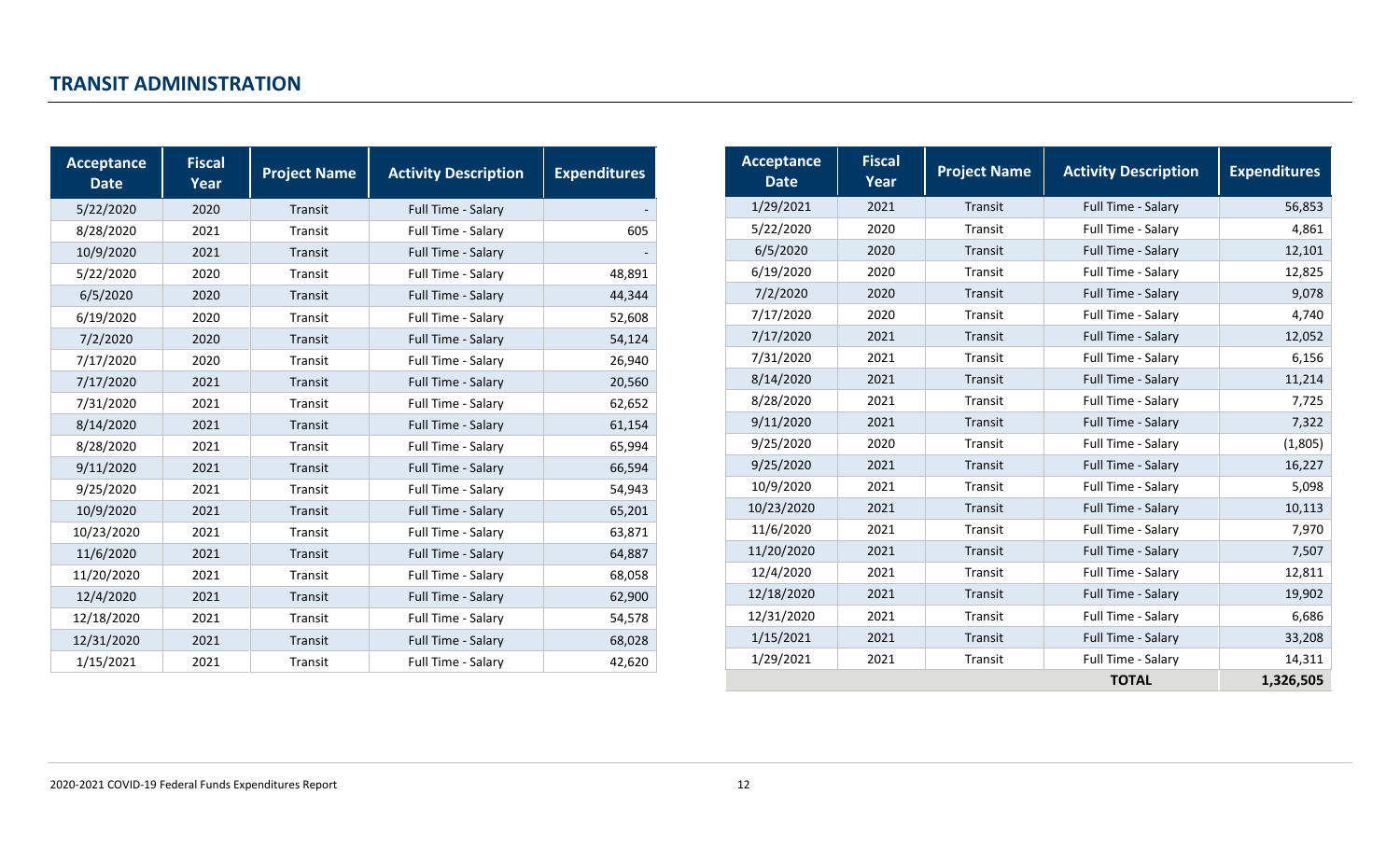| <b>Acceptance</b><br><b>Date</b> | <b>Fiscal Year</b> | <b>Project Name</b> | <b>Activity Description</b> | <b>Expenditures</b> |
|----------------------------------|--------------------|---------------------|-----------------------------|---------------------|
| 5/22/2020                        | 2020               | Transit             | Full Time - Fringe          |                     |
| 8/28/2020                        | 2021               | Transit             | Full Time - Fringe          | 154                 |
| 10/9/2020                        | 2021               | Transit             | Full Time - Fringe          |                     |
| 5/22/2020                        | 2020               | Transit             | Full Time - Fringe          | 16,054              |
| 6/5/2020                         | 2020               | Transit             | Full Time - Fringe          | 14,987              |
| 6/19/2020                        | 2020               | Transit             | Full Time - Fringe          | 17,378              |
| 7/2/2020                         | 2020               | Transit             | Full Time - Fringe          | 19,436              |
| 7/17/2020                        | 2020               | Transit             | Full Time - Fringe          | 9,060               |
| 7/17/2020                        | 2021               | Transit             | Full Time - Fringe          | 6,812               |
| 7/31/2020                        | 2021               | Transit             | Full Time - Fringe          | 8,845               |
| 8/14/2020                        | 2021               | Transit             | Full Time - Fringe          | 20,685              |
| 8/28/2020                        | 2021               | Transit             | Full Time - Fringe          | 22,149              |
| 9/11/2020                        | 2021               | Transit             | Full Time - Fringe          | 22,343              |
| 9/25/2020                        | 2021               | Transit             | Full Time - Fringe          | 18,430              |
| 10/9/2020                        | 2021               | Transit             | Full Time - Fringe          | 21,893              |
| 10/23/2020                       | 2021               | Transit             | Full Time - Fringe          | 22,133              |
| 11/6/2020                        | 2021               | Transit             | Full Time - Fringe          | 22,278              |
| 11/20/2020                       | 2021               | Transit             | Full Time - Fringe          | 23,284              |
| 12/4/2020                        | 2021               | Transit             | Full Time - Fringe          | 21,471              |
| 12/18/2020                       | 2021               | Transit             | Full Time - Fringe          | 18,613              |
| 12/31/2020                       | 2021               | Transit             | Full Time - Fringe          | 9,307               |
| 1/15/2021                        | 2021               | Transit             | Full Time - Fringe          | 14,440              |

| <b>Acceptance</b><br><b>Date</b> | <b>Fiscal Year</b> | <b>Project Name</b> | <b>Activity Description</b> | <b>Expenditures</b> |
|----------------------------------|--------------------|---------------------|-----------------------------|---------------------|
| 1/29/2021                        | 2021               | Transit             | Full Time - Fringe          | 19,792              |
| 5/22/2020                        | 2020               | Transit             | Full Time - Fringe          | 1,548               |
| 6/5/2020                         | 2020               | Transit             | Full Time - Fringe          | 3,917               |
| 6/19/2020                        | 2020               | Transit             | Full Time - Fringe          | 3,394               |
| 7/2/2020                         | 2020               | Transit             | Full Time - Fringe          | 3,148               |
| 7/17/2020                        | 2020               | Transit             | Full Time - Fringe          | 1,491               |
| 7/17/2020                        | 2021               | Transit             | Full Time - Fringe          | 3,980               |
| 7/31/2020                        | 2021               | Transit             | Full Time - Fringe          | 876                 |
| 8/14/2020                        | 2021               | Transit             | Full Time - Fringe          | 3,498               |
| 8/28/2020                        | 2021               | Transit             | Full Time - Fringe          | 2,702               |
| 9/11/2020                        | 2021               | Transit             | Full Time - Fringe          | 2,257               |
| 9/25/2020                        | 2020               | Transit             | Full Time - Fringe          | (564)               |
| 9/25/2020                        | 2021               | Transit             | Full Time - Fringe          | 5,446               |
| 10/9/2020                        | 2021               | Transit             | Full Time - Fringe          | 2,129               |
| 10/23/2020                       | 2021               | Transit             | Full Time - Fringe          | 3,920               |
| 11/6/2020                        | 2021               | Transit             | Full Time - Fringe          | 2,751               |
| 11/20/2020                       | 2021               | Transit             | Full Time - Fringe          | 2,560               |
| 12/4/2020                        | 2021               | Transit             | Full Time - Fringe          | 4,370               |
| 12/18/2020                       | 2021               | Transit             | Full Time - Fringe          | 6,825               |
| 12/31/2020                       | 2021               | Transit             | Full Time - Fringe          | 923                 |
| 1/15/2021                        | 2021               | Transit             | Full Time - Fringe          | 12,040              |
| 1/29/2021                        | 2021               | Transit             | Full Time - Fringe          | 4,763               |
|                                  |                    |                     | <b>TOTAL</b>                | 421,521             |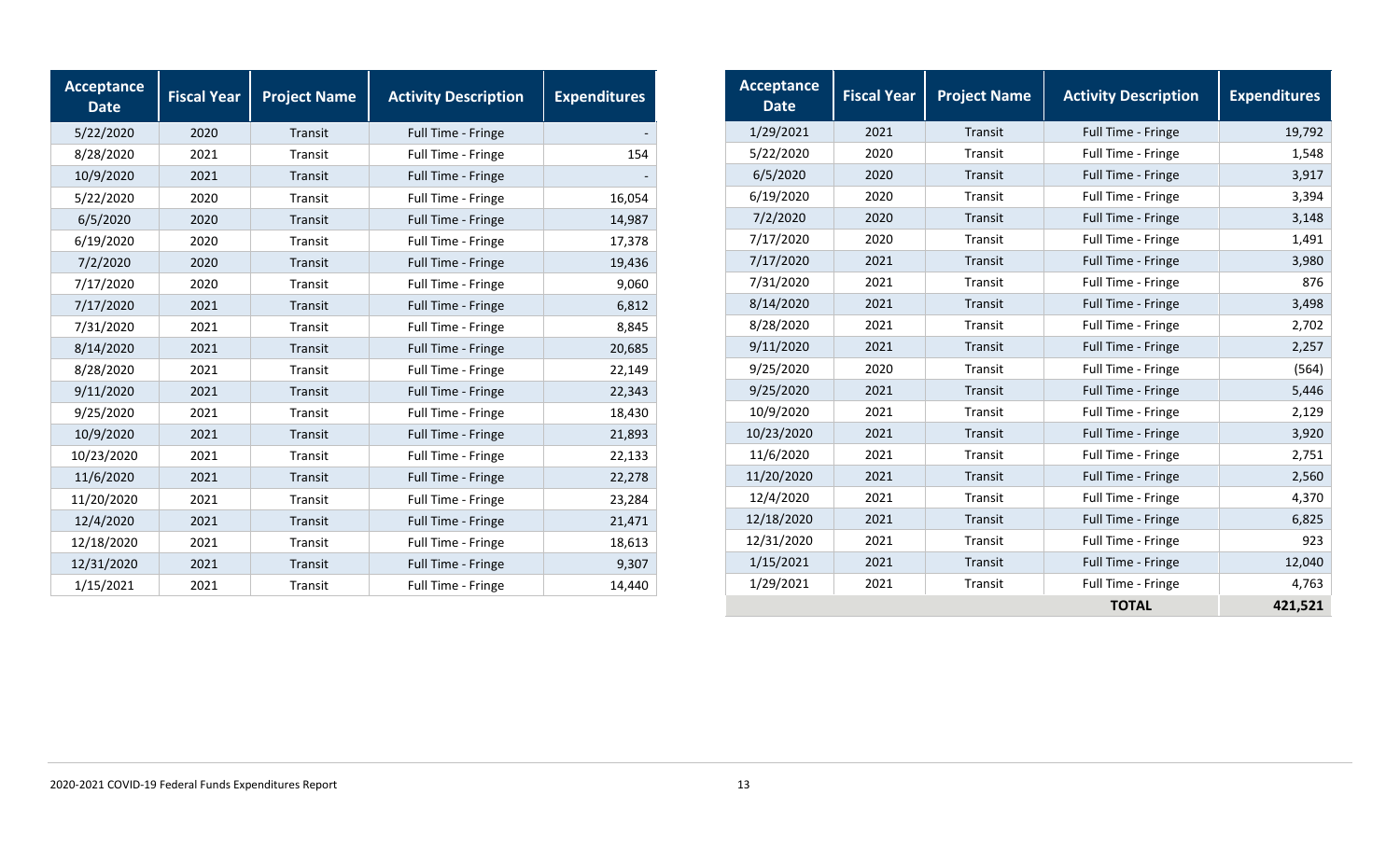| Acceptance<br><b>Date</b> | <b>Fiscal Year</b> | <b>Project Name</b> | <b>Activity Description</b> | <b>Expenditures</b> | Acceptance<br><b>Date</b> | <b>Fiscal Year</b> | <b>Project Name</b> | <b>Activity Description</b>     |  |
|---------------------------|--------------------|---------------------|-----------------------------|---------------------|---------------------------|--------------------|---------------------|---------------------------------|--|
| 7/2/2020                  | 2020               | Transit             | Overtime Pay - Salary       | 620                 | 7/2/2020                  | 2020               | Transit             | Mileage - In State              |  |
|                           |                    |                     | <b>TOTAL</b>                | 620                 | 7/17/2020                 | 2020               | Transit             | Mileage - In State              |  |
| 7/2/2020                  | 2020               | Transit             | Overtime Pay - Fringe       | 107                 | 7/31/2020                 | 2021               | Transit             | Mileage - In State              |  |
|                           |                    |                     | <b>TOTAL</b>                | 107                 | 7/31/2020                 | 2021               | Transit             | Mileage - In State              |  |
| 7/2/2020                  | 2020               | Transit             | Travel Expense - In-State   | 12                  | 8/14/2020                 | 2021               | Transit             | Mileage - In State              |  |
| 7/17/2020                 | 2020               | Transit             | Travel Expense - In-State   | 150                 | 8/28/2020                 | 2021               | Transit             | Mileage - In State              |  |
| 7/31/2020                 | 2021               | Transit             | Travel Expense - In-State   | 47                  | 9/11/2020                 | 2021               | Transit             | Mileage - In State              |  |
| 8/14/2020                 | 2021               | Transit             | Travel Expense - In-State   | 12                  | 10/9/2020                 | 2021               | Transit             | Mileage - In State              |  |
| 8/28/2020                 | 2021               | Transit             | Travel Expense - In-State   | 806                 | 10/23/2020                | 2021               | Transit             | Mileage - In State              |  |
| 9/11/2020                 | 2021               | Transit             | Travel Expense - In-State   | 36                  | 11/6/2020                 | 2021               | Transit             | Mileage - In State              |  |
| 10/9/2020                 | 2021               | Transit             | Travel Expense - In-State   | 248                 | 12/4/2020                 | 2021               | Transit             | Mileage - In State              |  |
| 10/23/2020                | 2021               | Transit             | Travel Expense - In-State   | 288                 | 12/31/2020                | 2021               | Transit             | Mileage - In State              |  |
| 11/6/2020                 | 2021               | Transit             | Travel Expense - In-State   | 169                 | 1/15/2021                 | 2021               | Transit             | Mileage - In State              |  |
| 12/4/2020                 | 2021               | Transit             | Travel Expense - In-State   | 12                  |                           |                    |                     | <b>TOTAL</b>                    |  |
| 12/18/2020                | 2021               | Transit             | Travel Expense - In-State   | 43                  | 8/17/2020                 | 2020               | Transit             | <b>Statewide Indirect Costs</b> |  |
| 12/31/2020                | 2021               | Transit             | Travel Expense - In-State   | 330                 | 10/6/2020                 | 2021               | Transit             | <b>Statewide Indirect Costs</b> |  |
| 1/15/2021                 | 2021               | Transit             | Travel Expense - In-State   | 12                  | 10/19/2020                | 2021               | Transit             | <b>Statewide Indirect Costs</b> |  |
|                           |                    |                     | <b>TOTAL</b>                | 2,164               | 12/7/2020                 | 2021               | Transit             | <b>Statewide Indirect Costs</b> |  |
|                           |                    |                     |                             |                     |                           |                    |                     | <b>TOTAL</b>                    |  |

| TOTAL AVAILABLE FTA 5311 CARES ACT FUNDS   54,432,229   TOTAL REMAINING FTA 5311 FUNDS MINUS TOTAL EXPENDITURES   22,814,335   PERCENT REMAINING   \<br>$-42%$ |  |
|----------------------------------------------------------------------------------------------------------------------------------------------------------------|--|
|----------------------------------------------------------------------------------------------------------------------------------------------------------------|--|